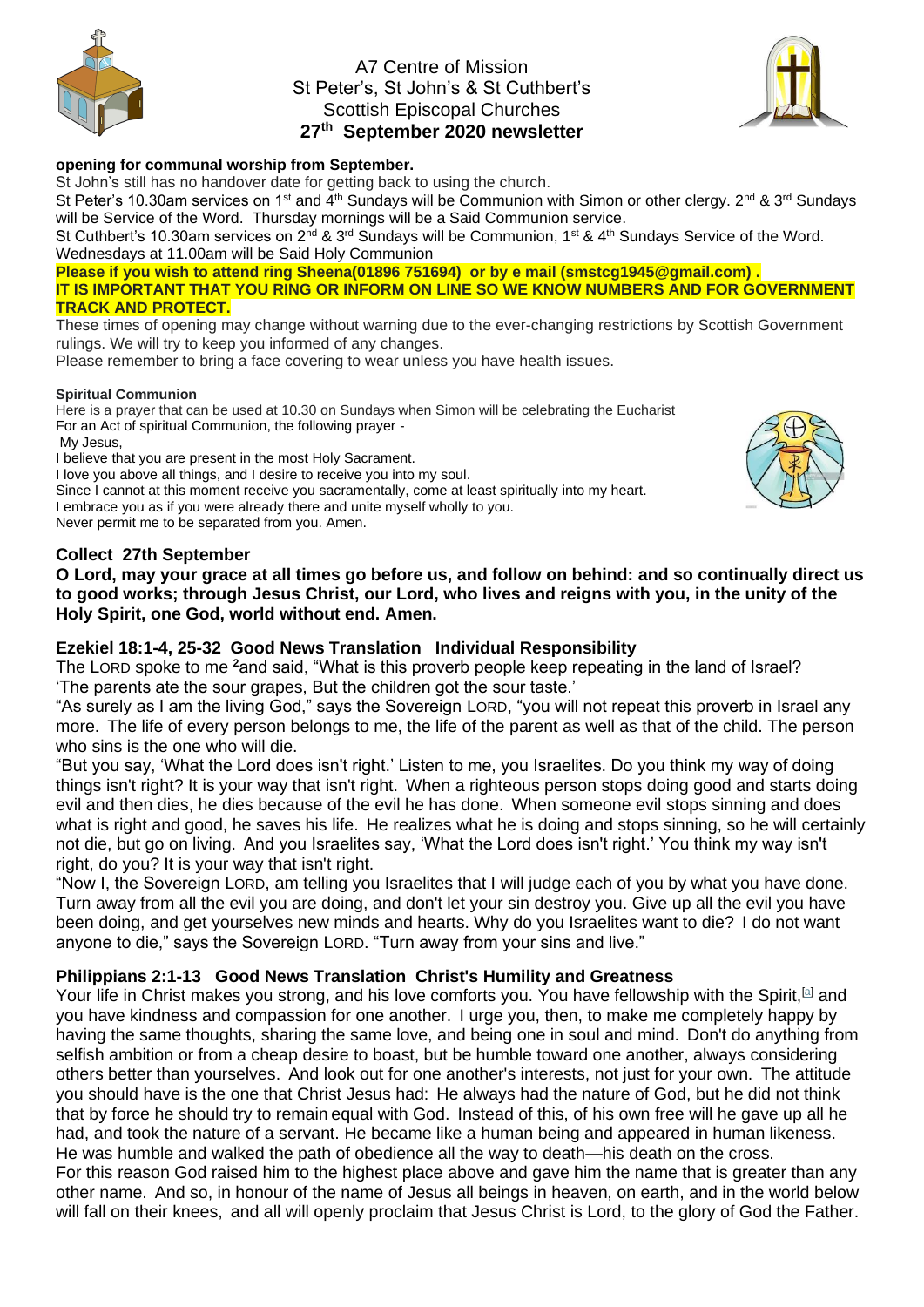Shining as Lights in the World So then, dear friends, as you always obeyed me when I was with you, it is even more important that you obey me now while I am away from you. Keep on working with fear and trembling to complete your salvation, because God is always at work in you to make you willing and able to obey his own purpose.

# **Matthew 21:23-32 Good News Translation The Question about Jesus' Authority**

Jesus came back to the Temple; and as he taught, the chief priests and the elders came to him and asked, "What right do you have to do these things? Who gave you such right?" Jesus answered them, "I will ask you just one question, and if you give me an answer, I will tell you what right I have to do these things. Where did John's right to baptize come from: was it from God or from human beings?" They started to argue among themselves, "What shall we say? If we answer, 'From God,' he will say to us, 'Why, then, did you not believe John?' But if we say, 'From human beings,' we are afraid of what the people might do, because they are all convinced that John was a prophet." So they answered Jesus, "We don't know." And he said to them, "Neither will I tell you, then, by what right I do these things.

## **The Parable of the Two Sons**

"Now, what do you think? There was once a man who had two sons. He went to the older one and said, 'Son, go and work in the vineyard today.' 'I don't want to,' he answered, but later he changed his mind and went. Then the father went to the other son and said the same thing. 'Yes, sir,' he answered, but he did not go. Which one of the two did what his father wanted?" "The older one," they answered.

So Jesus said to them, "I tell you: the tax collectors and the prostitutes are going into the Kingdom of God ahead of you. For John the Baptist came to you showing you the right path to take, and you would not believe him; but the tax collectors and the prostitutes believed him. Even when you saw this, you did not later change your minds and believe him.

# **Simon's reflections**

I wonder if you have ever come across those people who because they have a piece of paper that says they have done a course they know it all and you don't because you haven't got the correct qualifications or you have not been to a University.



The last place you would expect not to see that would be the Army. Sadly, you did it was all too common. Usually It was from the young officers, Just occasionally you might get someone in who's just joined the Army and may have got qualifications outside in civi street, but had not yet learnt to adapt them to life in the military and in the operational field.

Any way we used to get these young officers posted to us and during their time they would learn to adapt their skills. If there were Know It All's. We would play a game with them it's called the N.C.O. Game. You would only do as they told you to. Nothing more. You would also ask their permission to P or leave the room in fact anything, even ask could you use a pen. You wouldn't do anything until you got their permission. You constantly saluted them.

It wouldn't take long for them to realize you were there to help them and we were a team.

Occasionally you would get those that just would not change. They didn't tend to last that long and found themselves posted out to do some menial job for the rest of their military careers.

In our Gospel reading today we see again Jesus challenge the system. Challenge their authority. He's already turned the tables over in the Temple and said these are manmade rules and not God's ways. Here he is doing the same thing to the Priest of the temple.

Of course, they are still trying to catch Jesus out. But again realize Jesus has out smarted them with his answer.

They decide to give the safe answer to his question knowing if they said anything else they would be discredited in front of everyone and lose their status. Here they are the priests the leaders of their time, virtually unaccountable to anyone. Power in their hands to control the people. Jesus challenges them.

Then we go on to see Jesus tell a story of the two sons and how the sons are asked to work in the field for their father. One said yes and decided not to and then the other says No and then realizes the error of his ways and changes his mind.

Then Jesus asks those who were listening to him "Which of the 2 sons did what the Father wanted?" They said "the one that changed his mind."

Yes he said. But it also shows to us and those who listened and opened their minds to God and realized that Christ's teaching was truly God's Way. Then the Kingdom would be open to them as well. A new life with God. Father, Son and Holy Spirit. Reborn. A new chapter in their lives because they have opened their hearts up to God.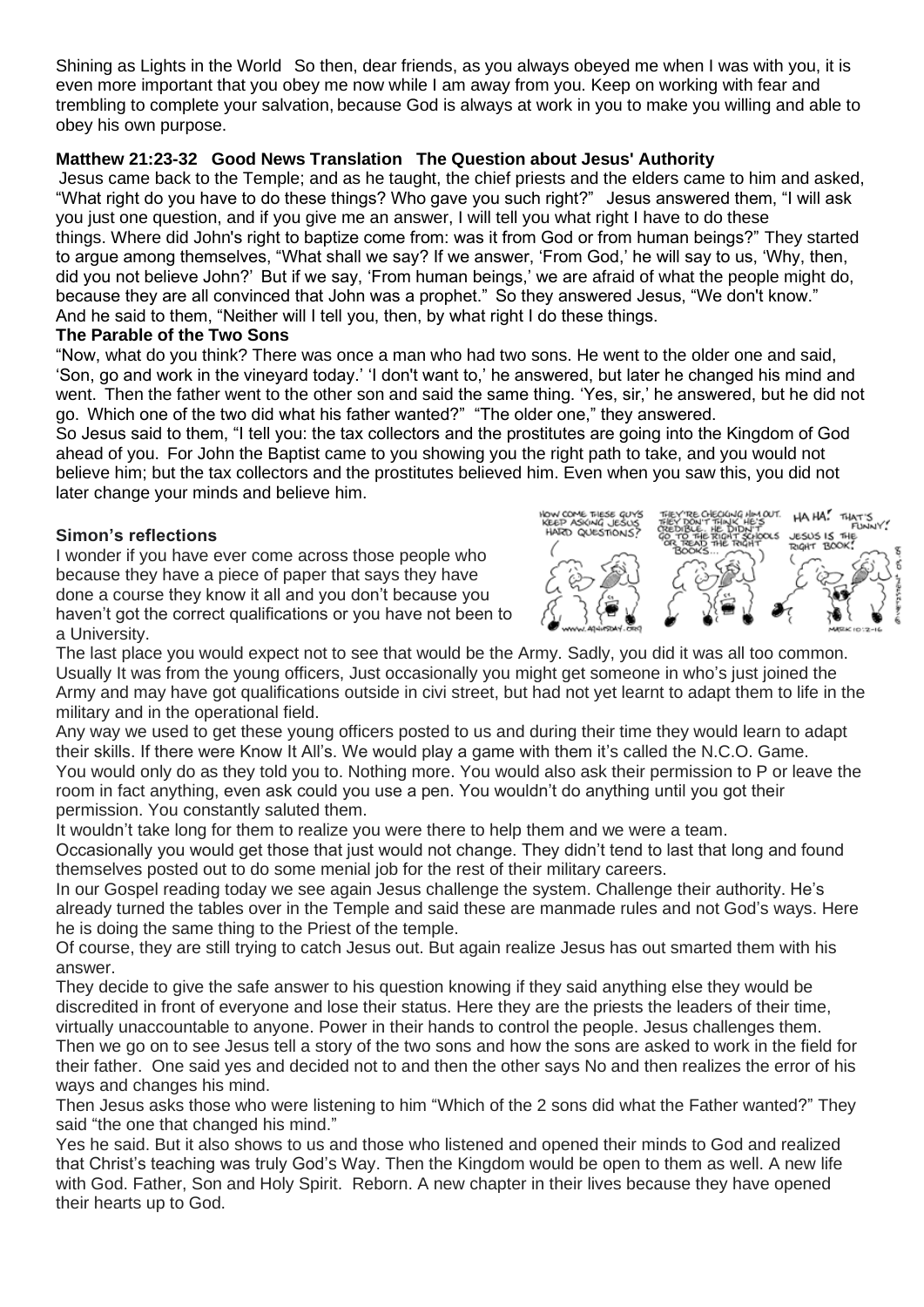But he shows us more than that. He shows us that the Kingdom is open to all regardless of who or what we are black, white, big, small, doctor or bin person, God treats us all the same and that at any point in our lives we can change our ways and follow and believe in God, who is the Father, Son and Holy Spirit. God is always there to help us and accept us if we are prepared to see the way forward. We may have to turn to Christ more than once in our lives because we lose our way. Or get to stuck in our ways that we become blinkered or blind and no longer see God's way. God is always there again for us to welcome us back to Kingdom and Christ's Family. All we have to do is say I'm sorry and I wish to turn my life over to you God. Just as the prodigal son found that his father still loved him. So he does with us. Amen



#### **Intercessions for 27th September 2020**

Everlasting God, you do everything possible for our spiritual growth and well-being, but yet we so often choose the path of hostility and rejection.

Let us pray trustfully to the God who has loved us into being and cherished us all our lives. Lord in your mercy: **hear our prayer.**

Almighty God, we pray for your Church; for Bishops John, Simon our priest that they will know how to strike the right balance between their work and family lives. We pray that You will give them courage when they need to resist being controlled by others, and will teach them to take control with understanding, always reflecting the love of Your Son, Jesus Christ.

Lord in your mercy: **hear our prayer.**

Creator God, refugees continue to flee from crisis throughout the world, and over half of them are children. We remember those who live in the huge camps and especially those who lost everything when thei camp was destroyed by fire. Lord God, we pray for all those who have willingly invested their time and energy in serving the most vulnerable in the world, that they will find opportunities to rest, and will be strengthened for their work. We also remember aid workers throughout the rest of the world working in places and situations that are no longer newsworthy because of the Pandemic; give them the encouragement to continue their invaluable contribution of love and care for those people rebuilding their lives after man-made or natural disasters. Lord in your mercy: **hear our prayer.**

Father God, we pray for all those working on the land growing food for us all. Help them in their labours especially in these times of climate change and enable them all to get a fair price for the tremendously hard work they undertake. We pray also for the world's supermarket chains asking that they put the welfare of the farming community before massive profit achieved through exploitation. We pray that people will not panic buy through fear of shortages with a new period of lockdown, and that there will be enough for those who have lost their jobs and need to access the foodbank.

#### Lord in your mercy: **hear our prayer.**

Loving God, we pray for abundant life for anyone we know who has recently been given bad news about their health or the health of a loved one. Lord, help us know what to say and when to speak. May we always be ready to give practical help whenever we can and to ensure that those on their own are able to manage and cope with the day to day life. We pray for Simon and his son, Oliver, who is recovering for an accident. We pray for everyone in car homes and hospitals whose relatives cannot visit them. All who are self-isolating and help us do what we need to protect one another.

Lord in your mercy: **hear our prayer.**

Merciful God, when death separates from us those we love and we find it hard to live without them, take from us all bitterness and resentment and help us to remember that death has no power at all over the peace you give and the love we shared with the departed goes beyond the grave. Lord in your mercy: **hear our prayer.**

Holy God, as we prepare for the week to come, help us to know Christ and the power of his resurrection day by day and in the sharing of his sufferings to become more like him in his death. Merciful Father: **accept these prayers for the sake of your Son, our Saviour Jesus Christ.**



1As part of the ongoing response to the Coronavirus pandemic the Scottish Episcopal Church (SEC) will be broadcasting video coverage of Eucharistic services via its website, social media channels and YouTube channel. The web page for the broadcast is located at [www.scotland.anglican.org/broadcast-sunday-worship](http://www.scotland.anglican.org/broadcast-sunday-worship)

For those who are not online the Archbishop of Canterbury has set up a Freephone Daily Hope service of hymns, prayers and readings. It is available 24 hours a day on 0800 8048044

Join Pip this week at Holy Trinity at<https://www.holytrinitymelrose.org/> and click on the link on the home (front) page - Holy Trinity YouTube channel. 11.00am<https://www.youtube.com/channel/UCJkxEgnglnze4SeN4I54Ecw>